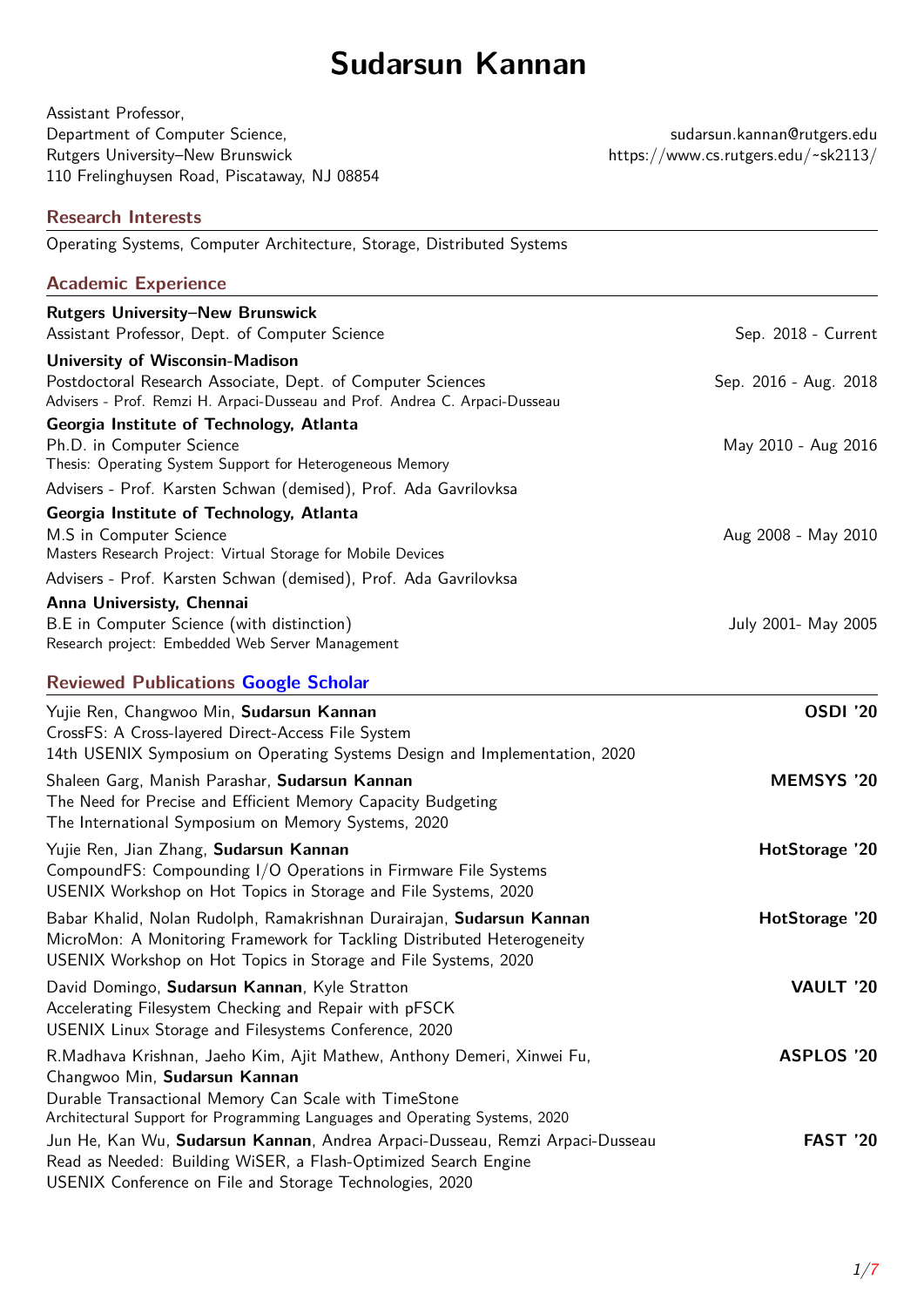| <b>ANRW '19</b>   |
|-------------------|
| HotStorage '19    |
| OS Review '18     |
| <b>ATC '18</b>    |
| HPDC '18          |
| <b>FAST '18</b>   |
| <b>ISCA '17</b>   |
| EuroSys '17       |
| <b>PACT '16</b>   |
| <b>HiPC '16</b>   |
| EuroSys '16       |
| <b>CAL '15</b>    |
| <b>FTXS '14</b>   |
| <b>HPCA '14</b>   |
| <b>INFLOW '13</b> |
| <b>IPDPS '13</b>  |
|                   |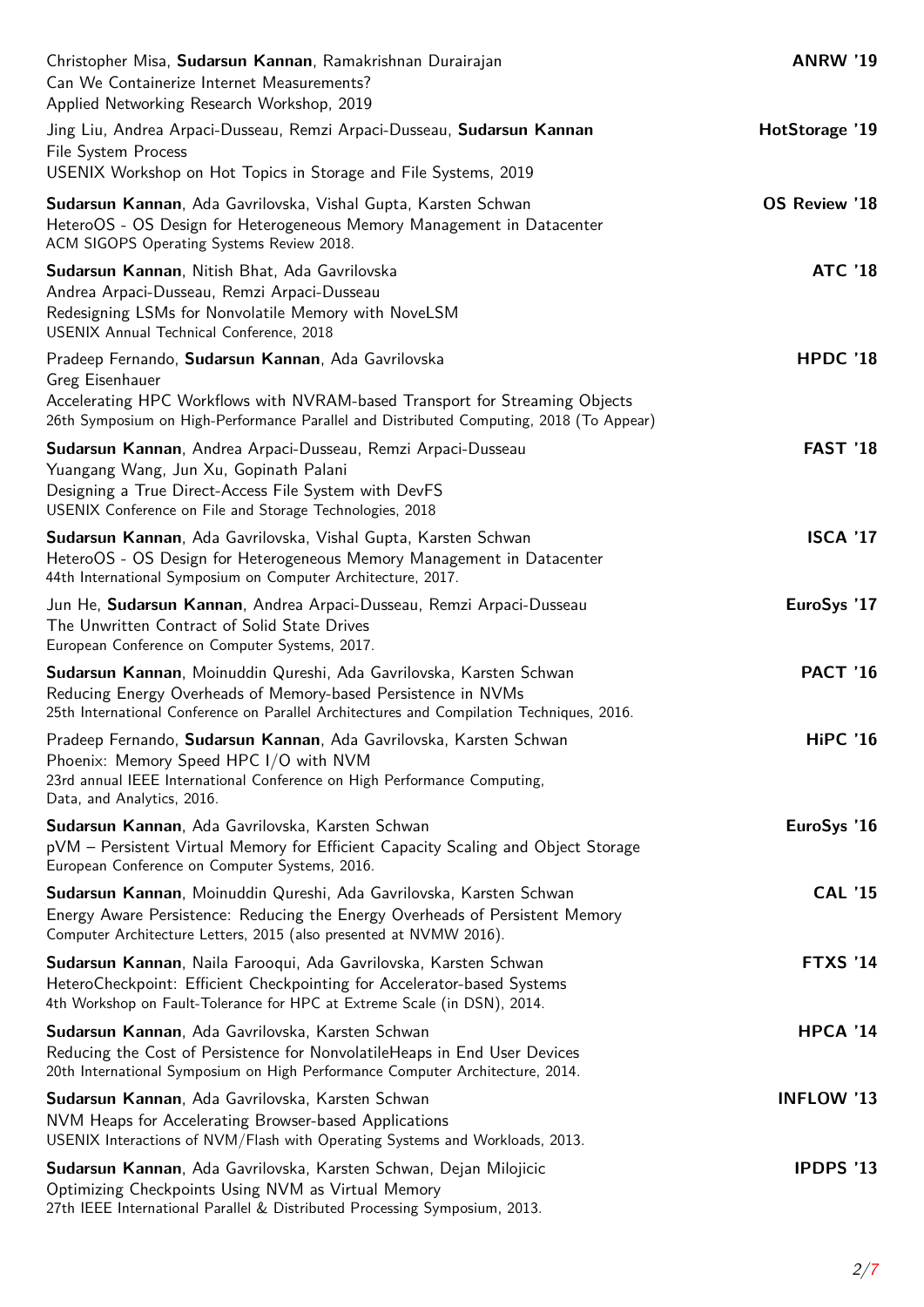| Sudarsun Kannan, Ada Gavrilovska, Karsten Schwan, Dejan Milojicic, Vanish Talwar<br>Using Active NVRAM for I/O Staging<br>Petascale Data Analytics: Challenges and Opportunities, SC workshop, 2011. | <b>PDAC '11</b>  |
|------------------------------------------------------------------------------------------------------------------------------------------------------------------------------------------------------|------------------|
| <b>Sudarsun Kannan</b> , Ada Gavrilovska, and Karsten Schwan<br>Cloud4Home – Enhancing Data Services with @Home Clouds<br>31st International Conference on Distributed Computing Systems, 2011.      | <b>ICDCS '11</b> |
| <b>Sudarsun Kannan</b> , Karishma Babu, Ada Gavrilovska, Karsten Schwan<br>VStore++: Virtual Storage Services for Mobile Devices<br>International Workshop on Mobile Computing and Clouds, 2010.     | MobiCloud '10    |
| <b>Short Papers and Posters</b>                                                                                                                                                                      |                  |

**Sudarsun Kannan**, Ada Gavrilovska, Vishal Gupta, Karsten Schwan HeteroOS - OS Design for Heterogeneous Memory Management in Datacenter Non-volatile Memories Workshop (NVMW), 2018, University of California San Diego.

Jun He, **Sudarsun Kannan**, Andrea Arpaci-Dusseau, Remzi Arpaci-Dusseau The Unwritten Contract of Solid State Drives Non-volatile Memories Workshop (NVMW), 2018, University of California San Diego.

**Sudarsun Kannan**, Moinuddin Qureshi, Ada Gavrilovska, and Karsten Schwan Energy Aware Persistence for Nonvolatile Memory Non-volatile Memories Workshop (NVMW), 2016, University of California San Diego.

Pradeep Fernando, **Sudarsun Kannan**, Ada Gavrilovska, Karsten Schwan Fast Restarts/Recovery with NVM memory for HPC systems Non-volatile Memories Workshop (NVMW), 2015, University of California San Diego.

**Sudarsun Kannan**, Ada Gavrilovska, and Karsten Schwan Reducing I/O Sandboxing Overheads for Browser-based Applications Non-volatile Memories Workshop (NVMW), 2013, University of California San Diego.

**Sudarsun Kannan**, Ada Gavrilovska, and Karsten Schwan Rich Client Services using Persistent Memory Non-volatile Memories Workshop (NVMW), 2012, University of California San Diego.

Hrishi Amur, Alex Merritt, **Sudarsun Kannan**, Ada Gavrilovska, and Karsten Schwan MESSY Library for Memory Consistency on 48 core Intel SCC Intel Marc Symposium 2011, Hilsboro.

# **Patents**

**Sudarsun Kannan**, Palo Faraboschi, Murray McLaren, Dejan Milojicic

Checkpoint Generation U.S. Patent, Publication number US20140214770 A1.

**Sudarsun Kannan**, Dejan Milojicic, Vanish Talwar Active Non Volatile Memory Post Processing U.S. Patent, Publication number US9619430 B2.

James E. Donahue, Ricky Ho, **Sudarsun Kannan**, Pradnyesh S. Gore System and Method for Installation and Management of Cloud-Independent Multi-Tenant Applications U.S. Patent, Publication number US8812627 B2.

# **Teaching @ Rutgers**

### **Instructor**

CS 416 - Operating Systems Design Spring 2020 Spring 2020 Instructor Rating: 4.27 on 5, Course Rating: 4.40 on 5 **Instructor**

CS 519 - Operating Systems Theory Fall 2019 Instructor Rating: 4.64 on 5, Course Rating: 4.45 on 5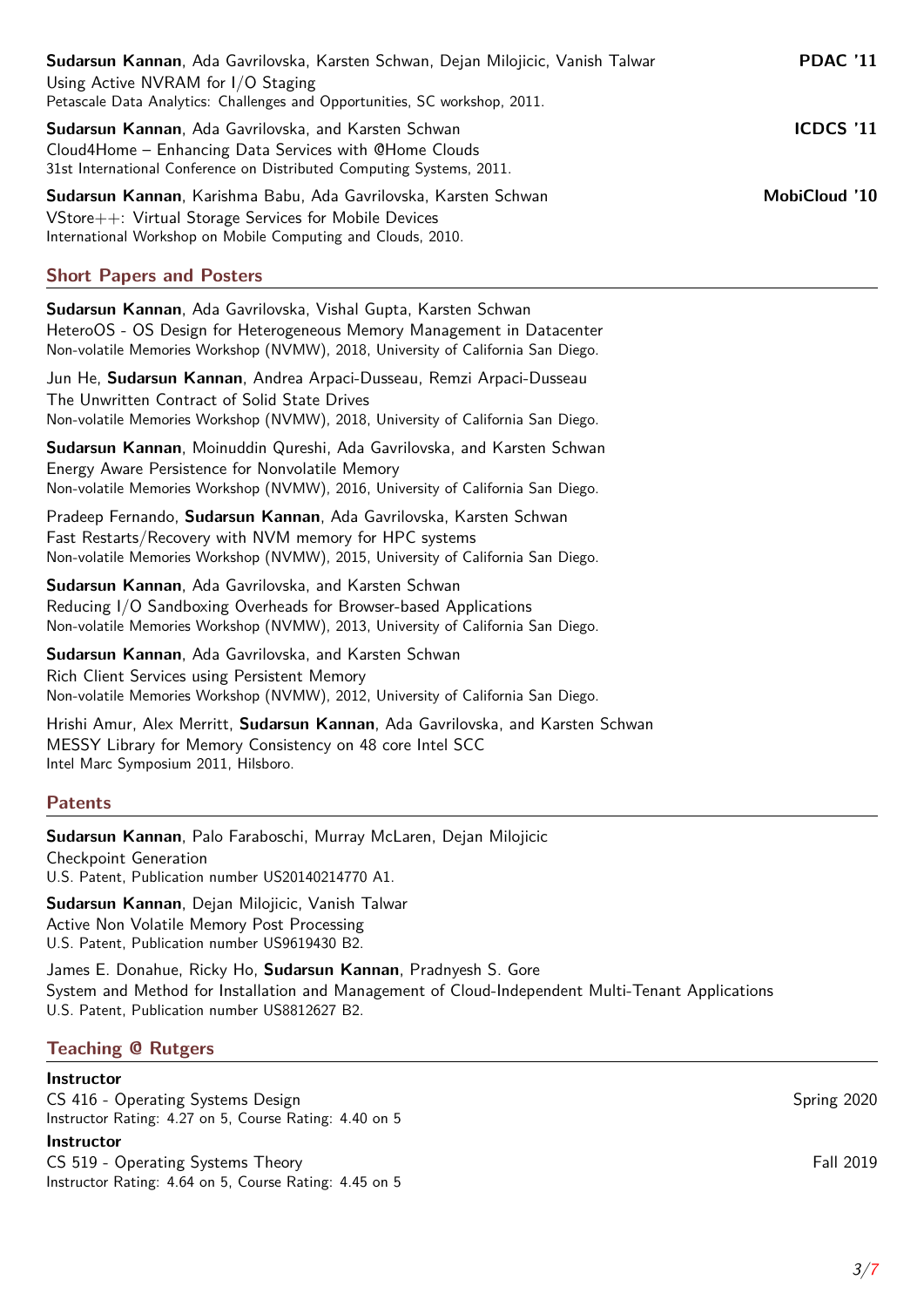| Instructor                                             |                   |
|--------------------------------------------------------|-------------------|
| CS 416 - Operating Systems Design                      | Spring 2019       |
| Instructor Rating: 4.21 on 5, Course Rating: 4.05 on 5 |                   |
| <b>Instructor</b>                                      |                   |
| CS 519 - Operating Systems Theory                      | <b>Fall 2018</b>  |
| Instructor Rating: 4.17 on 5, Course Rating: 4.33 on 5 |                   |
|                                                        |                   |
| <b>Research Advising @ Rutgers</b>                     |                   |
| Yujie Ren (Post Quals), 2nd Year PhD Student           | Fall 2018-current |
| File System for Moddern Cloud Datacenters              |                   |
|                                                        | Fall 2019-current |
| Shaleen Garg, 1st Year PhD Student                     |                   |
| High Performance Computing                             |                   |
| David Domingo, 2nd Year PhD Student                    | Fall 2018-current |
| File System Reliability                                |                   |
| Kyle Strator, Undergraduate Student                    | Fall 2018-current |
| File System Reliability                                |                   |
|                                                        |                   |

# **Rutgers and CS Departmental Services**

Fall 2018 - Current: Rutgers Honors Faculty Mentor Fall 2018 - Summer 2019: Faculty Recruitment Committee Fall 2019 - Spring 2020: Graduate Committee Fall 2018 - Current: Systems Reading Group Organizer

## **PhD Defense Committee**

Alex Conway, Spring 2020, Understanding Dictionaries at the Intersection of Theory and Practice Shaohua Duan, Spring 2020, Addressing Fault Tolerance for Staging Based Scientific Workflows Adarsh Yoga, Fall 2019, Parallelism-Driven Performance Analysis Techniques for Task Parallel Programs Zi Yan, Fall 2018, Virtual Memory for Next-Generation Tiered Memory Architectures

### **Panels - Conference and Journal Services**

2020 - Program Committee - USENIX Workshop on Hot Topics in Storage and File Systems (HotStorage)

2020 - Program Committee - USENIX Annual Technical Conference (USENIX ATC)

2020 - Program Committee - International Parallel & Distributed Processing Symposium (IEEE IPDPS)

2019 - Best Paper Award Committee - 10th Annual Non-Volatile Memories Workshop (NVMW)

2019 - Session Chair - 10th Annual Non-Volatile Memories Workshop (NVMW)

2019 - Review Panel - National Science Foundation - Scalable Parallelism in the Extreme

2019 - Program Committee - USENIX Annual Technical Conference (USENIX ATC)

- 2019 Extended Review Committee 46th International Symposium on Computer Architecture (ISCA)
- 2019 Program committee IEEE International Conference on Cloud Engineering (IC2E)
- 2019 Program committee 35th International Conference on MassiveStorage Systems and Technology (MSST)
- 2019 Program committee 10th Annual Non-Volatile Memories Workshop (NVMW)
- 2018 Reviewer IEEE Computer Architecture Letters (CAL)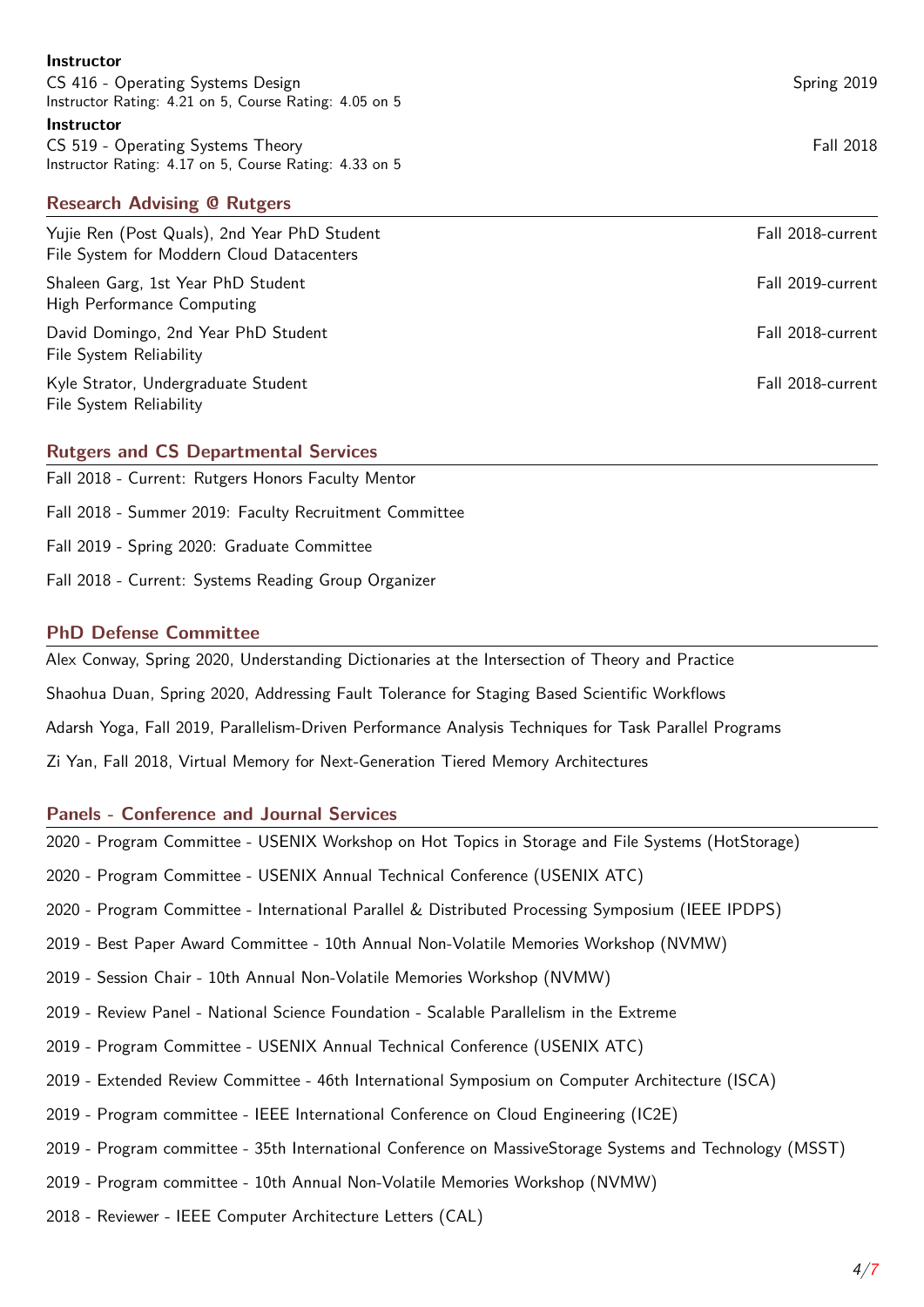2017 - Program committee - 46th International Conference on Parallel Processing (ICPP) 2017 - Reviewer - IEEE Transactions on Computers (TC)

2017 - Shadow PC committee - European Conference on Computer Systems (EuroSys) 2017 - Reviewer - Science of Computer Programming

- 2016 Shadow PC committee European Conference on Computer Systems (EuroSys)
- 2016 Reviewer IEEE Computer Architecture Letters (CAL)
- 2016 Reviewer IEEE Transactions on Computers (TC)
- 2014 Reviewer IEEE Transactions on Cloud Computing (TCC)
- 2012 Reviewer IEEE Transactions on Parallel and Distributed Systems (TPDS)

## **Teaching Before 2018**

| <b>Guest Lecturer, UW-Madison</b><br>CS 461 - Advanced Operating Systems, Fault tolerance and recovery                 | Spring 2017            |
|------------------------------------------------------------------------------------------------------------------------|------------------------|
| <b>Guest Lecturer, UW-Madison</b><br>CS 461 - Distributed Systems, Logical clocks, SSD storage                         | Fall 2017              |
| Head Teaching Assistant, Georgia Tech<br>CS 3210 - Undergraduate OS Introduction, Lectures, project design, grading    | Spring 2016            |
| Guest Lecturer, Georgia Tech<br>CS 3210, Undergraduate OS Introduction, OS memory management, synchronization          | Spring 2015            |
| Guest Lecturer, Georgia Tech<br>CS 6210 - Advanced OS, OS memory management, synchronization, virtualization           | Fall 2014              |
| <b>Teaching Assistant, Georgia Tech</b><br>CS 4210 - Graduate OS Introduction, Lectures, project design and grading    | Fall 2012              |
| <b>Student Mentoring</b>                                                                                               |                        |
| Tanvi Bhagwat, BS Student at UW-Madison<br>Device-level File System                                                    | Summer 2018- Fall 2018 |
| Abigail Matthews, BS Student at UW-Madison<br>Device-level File System                                                 | Summer 2018- Fall 2018 |
| Tianyi Shan, BS Student at UW-Madison<br>Device-level File System                                                      | Summer 2018- Fall 2018 |
| Hakan Memisoglu, Ph.D. Student at UW-Madison<br>Optimizing file system for fast storage                                | Fall 2017- Fall 2018   |
| Pradeep Fernando, Ph.D. Student at Georgia Tech<br>Resilience in HPC applications and other topics                     | Fall 2015- Fall 2018   |
| Thaleia-Dimitra Doudali, Ph.D. Student at Georgia Tech<br>Resource allocation in Cloud                                 | Spring 2016            |
| Andrea Hu, BS Student at Georgia Tech<br>Graph analytics and storage performance                                       | Spring 2016            |
| Albert, BS Student at Georgia Tech<br>Persistent memory durability overheads                                           | Spring 2016            |
| Nitish Bhatt, MS Student at Georgia Tech (now at VMWare)<br>NoSQL database on new memory technologies                  | 2016                   |
| Amaro Emmanuel, MS Student at Georgia Tech, (Ph.D. Student, U.C. Berkeley)<br>Reducing virtualization system call cost | Spring 2015            |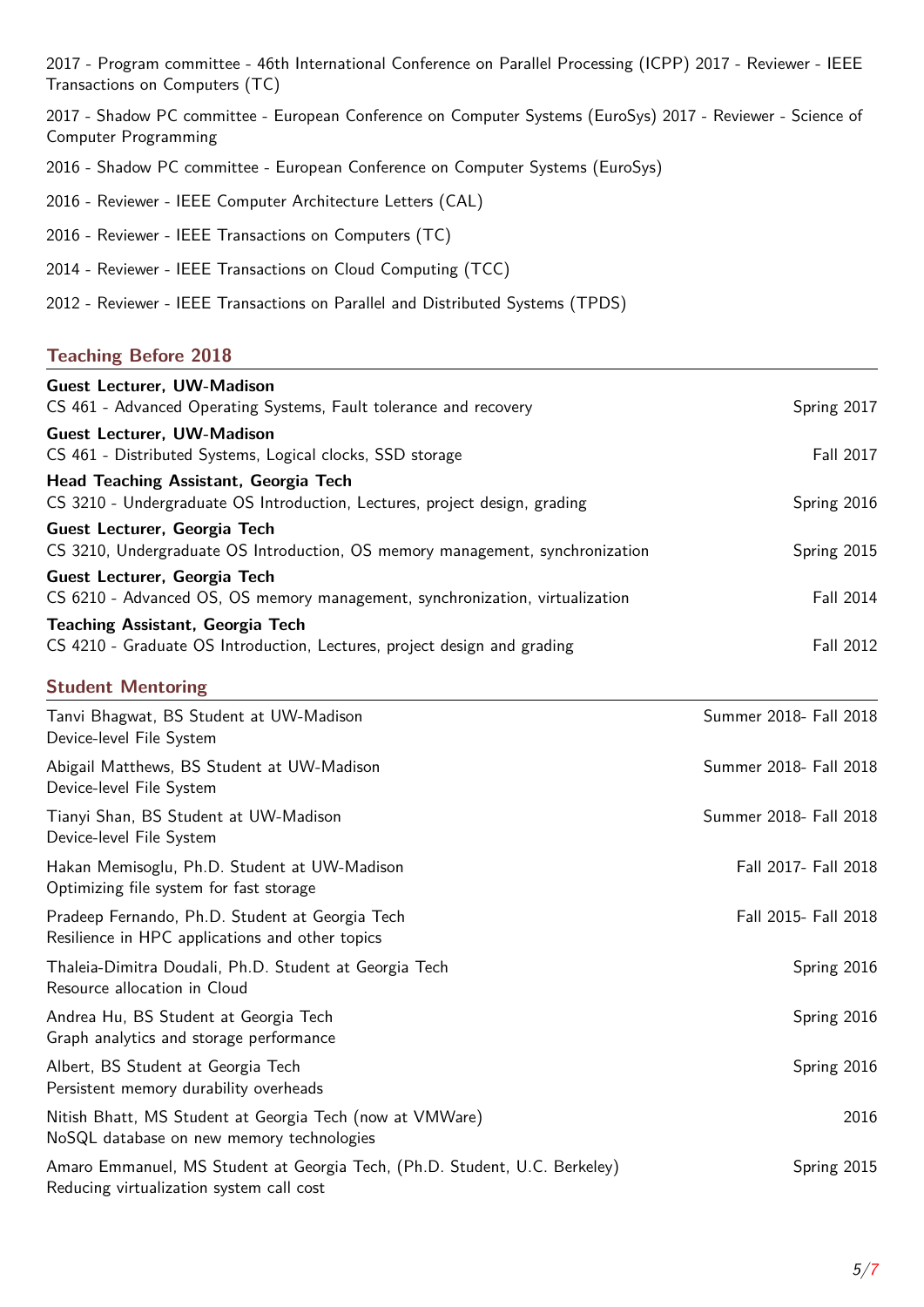Preethi Sreenivasan, MS Student at Georgia Tech, (now at Amazon) Summer 2015 Architectural analysis of thin clients Ravi Mangal, Ph.D. Student at Georgia Tech Spring 2011 Virtual storage for @home cloud

Sasi Siddharth, MS Student @ Georgia Tech, (now at HP) Spring 2011 Virtual storage for @home cloud

# **Grants**

National Science Foundation CNS Grant Award, File System Offloading, Oct. 2019 - Sept. 2022, \$499,839.00, Role: Principal Investigator, Rutgers University

### **Talks**

- Device-level File Systems, Aug. 2018, Longmont Colorado, Seagate Technology.
- Persistent Memory Key Value Store, Oct. 2018, Durham, North Carolina, NetApp Inc
- Device-level File Systems, FAST, Feb. 2018, Oakland.

- Designing Operating Systems for Heterogeneous Systems, Feb. 2018 - April 2018, University of Arizona, North Carolina State University, University of Waterloo, Penn State University, George Washington University, University of California, Santa Barbara, University of Oregon, University of Virginia, Rutgers University, University of California, Santa Cruz, University of Massachusetts - Amherst, University of Minnesota - Twin Cities, Stony Brook University

- OS design for Heterogeneous Memory Management in Datacenter, ISCA June 2017, Toronto.
- Reducing Energy Overheads of Memory-based Persistence in NVMs, PACT, Sep. 2016, Haifa.
- Persistent Virtual Memory for Capacity Scaling and Object Storage, Eurosys, Mar. 2016, London.
- Heterogeneous Memory Management, Univ. of Wisconsin-Madison, May 2016, Madison.
- Energy Aware Persistence, NVMW, March 2016, Univ. of Sand Diego, Sand Diego.
- Reducing the Cost of Persistence for Nonvolatile Heaps, HPCA, Feb. 2014, Orlando.
- NVM for Rich Client Services, Intel Labs, Aug 2013, Hillsboro, Oregon.
- Optimizing Checkpoints Using NVM as Virtual Memory, IPDPS, June 2013, Boston.
- NVM Heaps for Accelerating Browser-based Applications, INFLOW (SOSP Workshop), Nov. 2013, Pennsylvania.
- Using Active NVRAM for I/O Staging, PDAC, Nov. 2011 (SC Workshop), Seattle.
- Active NVRAM for in-memory processing, HP Labs, Aug. 2011, Palo Alto.
- Cloud4Home Enhancing Data Services with @Home Clouds, ICDCS, June 2011, Minneapolis.